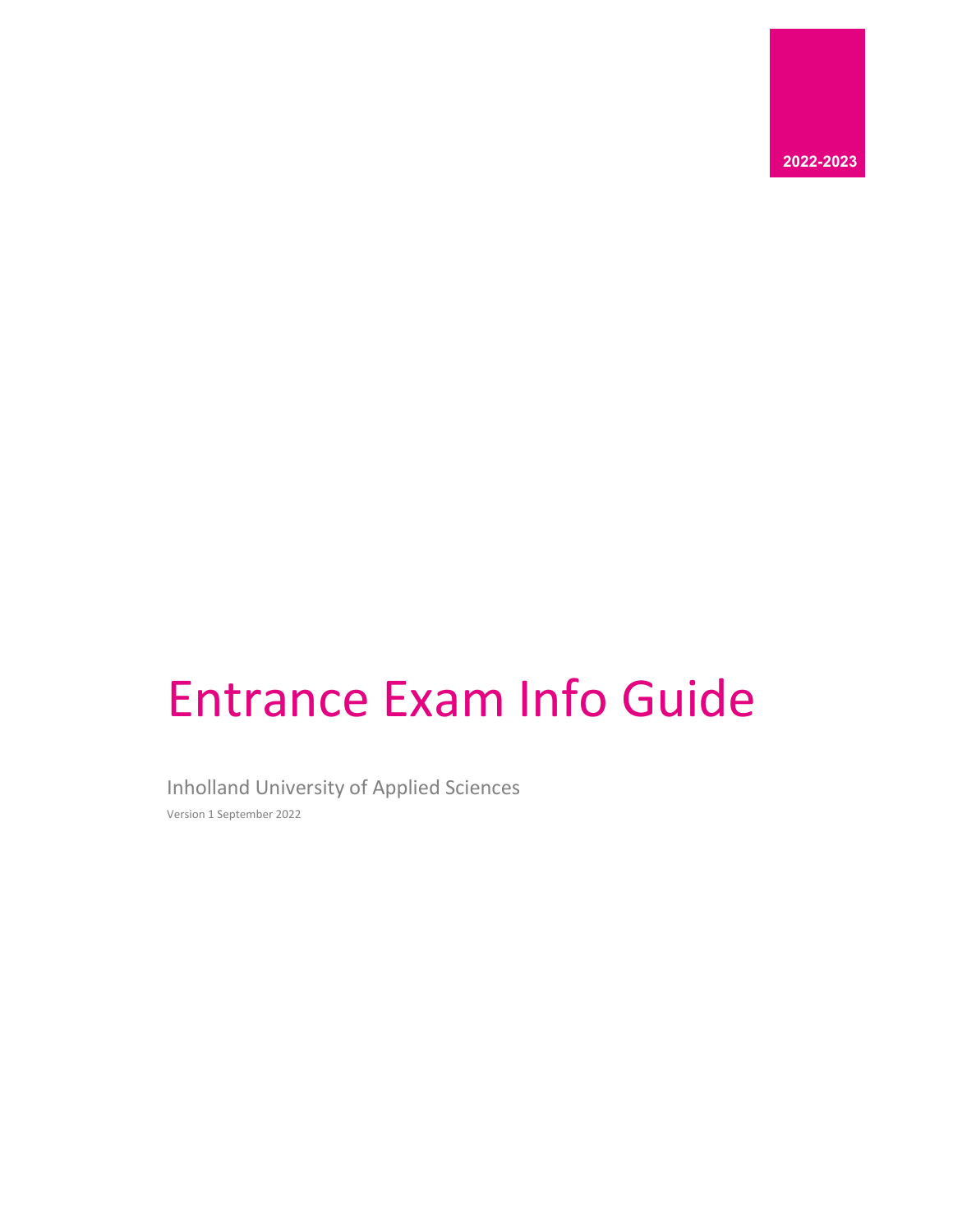## **Content**

| $ 3 3$ |  |
|--------|--|
|        |  |
| 1.1    |  |
|        |  |
|        |  |
|        |  |
|        |  |
|        |  |
|        |  |
|        |  |
|        |  |
|        |  |
|        |  |
|        |  |
|        |  |
|        |  |
|        |  |
|        |  |
|        |  |
|        |  |
|        |  |
|        |  |
|        |  |
|        |  |
|        |  |
|        |  |
|        |  |
|        |  |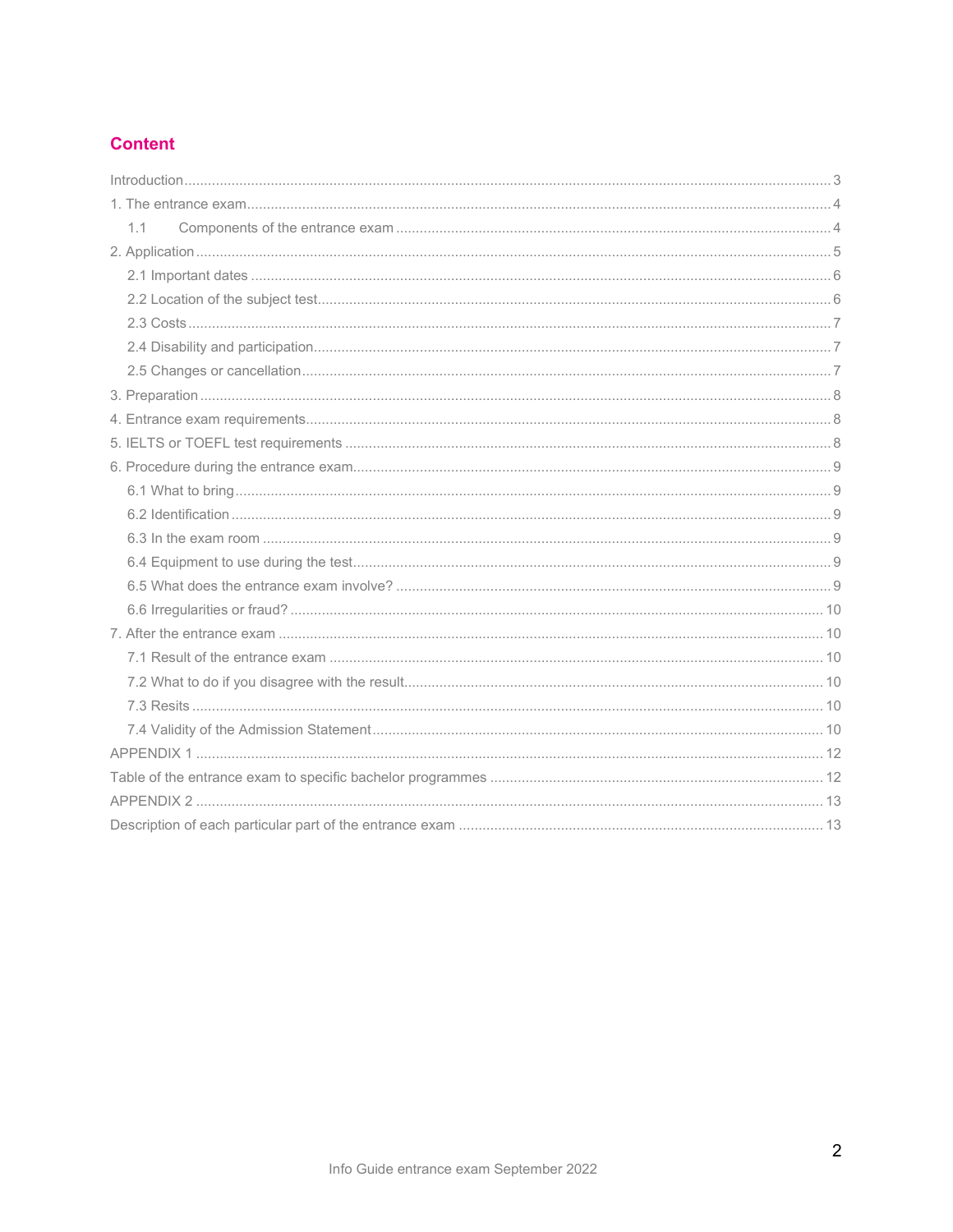## <span id="page-2-0"></span>**Introduction**

In this guide you will find detailed information about the entrance exam (Colloquium Doctum) for Inholland University of Applied Sciences.

This guide only provides specific information about the entrance exam for the English bachelor programmes of Inholland University of Applied Sciences that will start per 1 September 2022 of the academic year 2022-2023. If you have a question you can contact us through [toelatingstoets@inholland.nl.](mailto:toelatingstoets@inholland.nl)

The content of this guide has been established by the Admission Committee of Inholland University of Applied Sciences (*Toelatingscommissie*).

For questions about the completion of your enrolment request you can contact the Central Studentadministration.

Telephone: +31 (0)23 522 32 28 E-mail: [csa@inholland.nl](mailto:csa@inholland.nl)

Whatsapp: +31 (0)62111 5555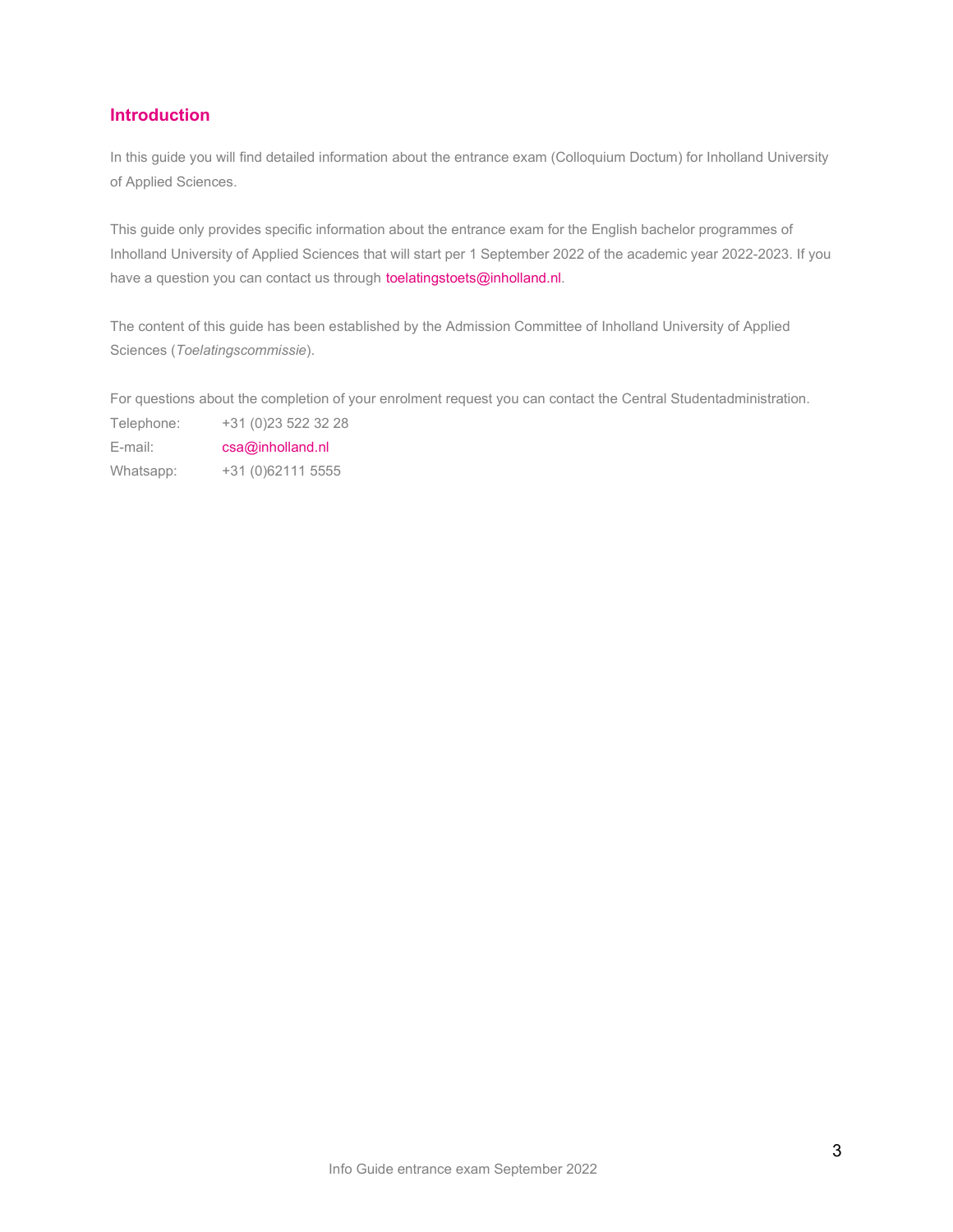## <span id="page-3-0"></span>**1. The entrance exam**

To be admitted to the bachelor programme of a University of Applied Sciences you must have a Dutch havo-, vwo- or mbo-diploma level 4 or an equally acknowledged Dutch or foreign diploma.

If you have not obtained such a diploma, you can participate in an entrance exam. The conditions of the exam are that you have to be 21 years or older on the date the programme starts, and you need to be in the Netherlands to take the test\*\*. The test is designed to verify that, even though you do not have the required qualifications, you do have adequate knowledge and skills to follow a bachelor's degree programme.

The rules for admittance apply for all degree programmes in the Netherlands. The way in which the entrance exam is designed and organized will differ per University of Applied Sciences, which means that the entrance exams are not the same. Consequently, Inholland does not accept the results of entrance exams from other Universities of Applied Sciences.

**\*\* Please note:** The minimum age of 21 years for the holder of a foreign diploma, which is sufficient for a degree programme in the home country, is set on eighteen years. The age limit is also eighteen years for special cases in which the foreign candidate isn't able to submit a diploma. This mostly concerns refugees. The set date of the minimum age is the start of the academic year: September 1st.

## <span id="page-3-1"></span>1.1 Components of the entrance exam

The entrance exam consists of **two mandatory components.**

The **first component** is a capacity test developed by NOA, which is carried out at home behind your computer or laptop. Digital supervision is used to take the test at home, also called proctoring. The capacity test is designed for us to examine whether you have sufficient knowledge and skills to be able to start a course at Inholland University of Applied Sciences. We do this on the basis of a Multicultural Capacity Test for Higher Level (MCT-H): your results are compared with a reference group in order to determine whether you indeed meet the required level for your new study. For some programs, sufficient knowledge of certain subjects is required. Testing this knowledge is therefore part of the admission test.

### **Components of the capacity test**

The MCT-H consists of eight subtests. These subtests measure four factors: logical reasoning & spatial insight, numerical abilities, verbal abilities and perceptual speed. In the MCT-H report, the results can also be displayed in an IQ score to determine a general intelligence level.

### **Logical reasoning & spatial insight**

Logical reasoning is about the extent to which a candidate is able to discover logical relationships between images and if a candidate is able to orient himself spatially.

#### **Numeric abilities**

Here we look at the ability to calculate and the ability to reason with numbers.

#### **Verbal abilities**

Here the focus is on the knowledge of the meaning of words and the ability to see logical relations between words.

## **Perceptual speed**

The ability to distinguish differences quickly and accurately is measured.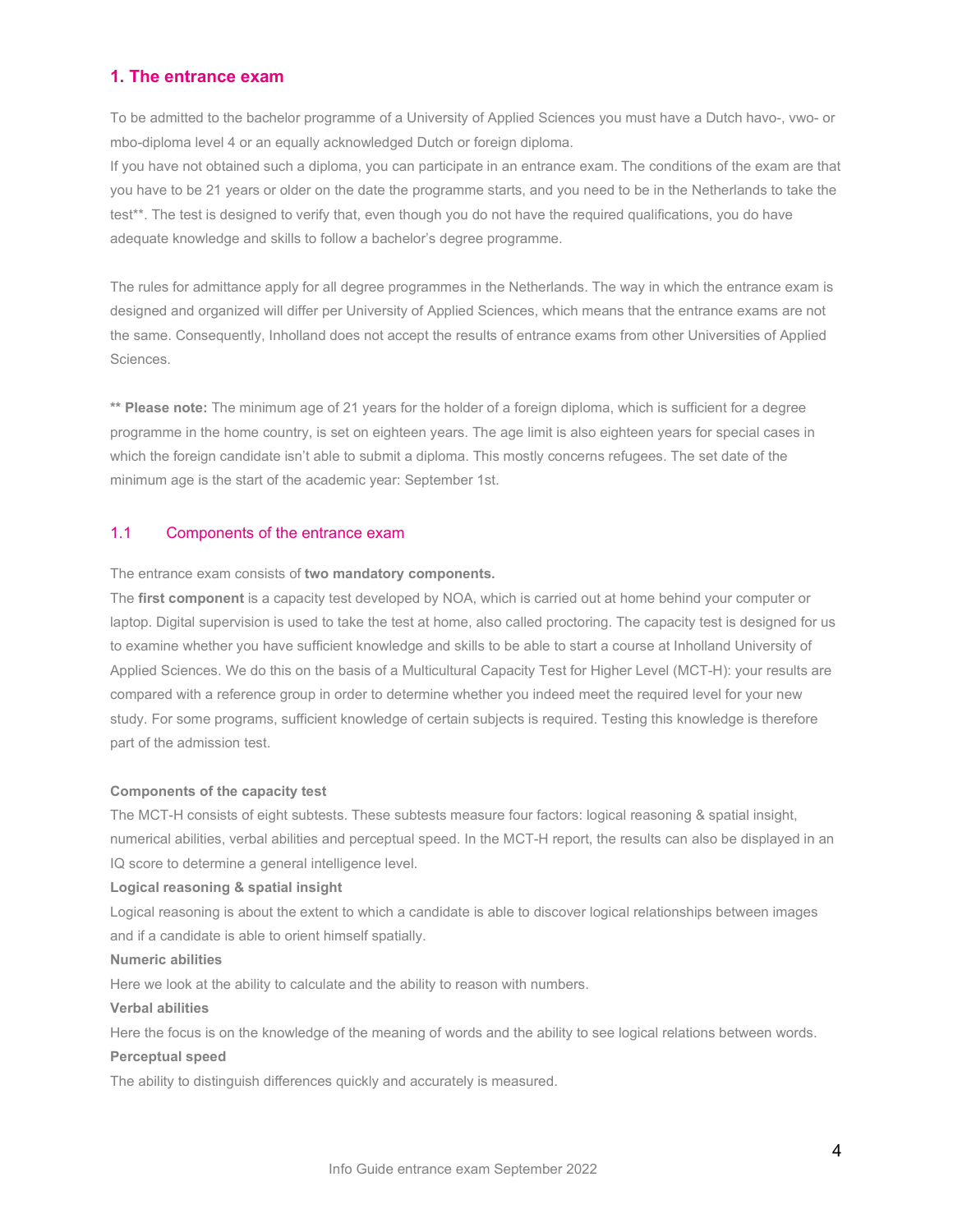Please note that a resit is not possible for the capacity test. You can take part **once per academic year**.

If you successfully completed the capacity test, you can take part in the **second component** of the entrance exam: the subject test(s) which take place at one of our institution's locations. We aim to organize the subject test at the Inholland location you applied to. Once you applied for the entrance exam you will receive more information about the exact location and date of the test.

## <span id="page-4-0"></span>**2. Application**

To be able to participate in the entrance exam, it is important to apply for the programme and the exam via Studielink **on time**. You cannot participate in the test without correct registration and enrolment.

Applying for the entrance exam includes 4 steps:

1. Add an enrolment request for an English-taught programme via Studielink. Make sure to leave the part that mentions your previously completed education blank.

2. Once you received login details, you can check your Selfservice. The registration form and additional information will be available there.

3. Upload the form and, if applicable, copies to apply for special procurements due to a disability in Selfservice.

4. When the registration form and other required documents have been received via Selfservice on time, you will find a payment link in the Studyshop in Selfservice within 2 days or a week before the capacity test at the latest. When your payment is processed you will receive an email which confirms your enrolment to the capacity test of the entrance exam.

When you pass the capacity test, you will receive a placement form approximately a week before the subject test takes place. It will mention the subject test's time and exact location.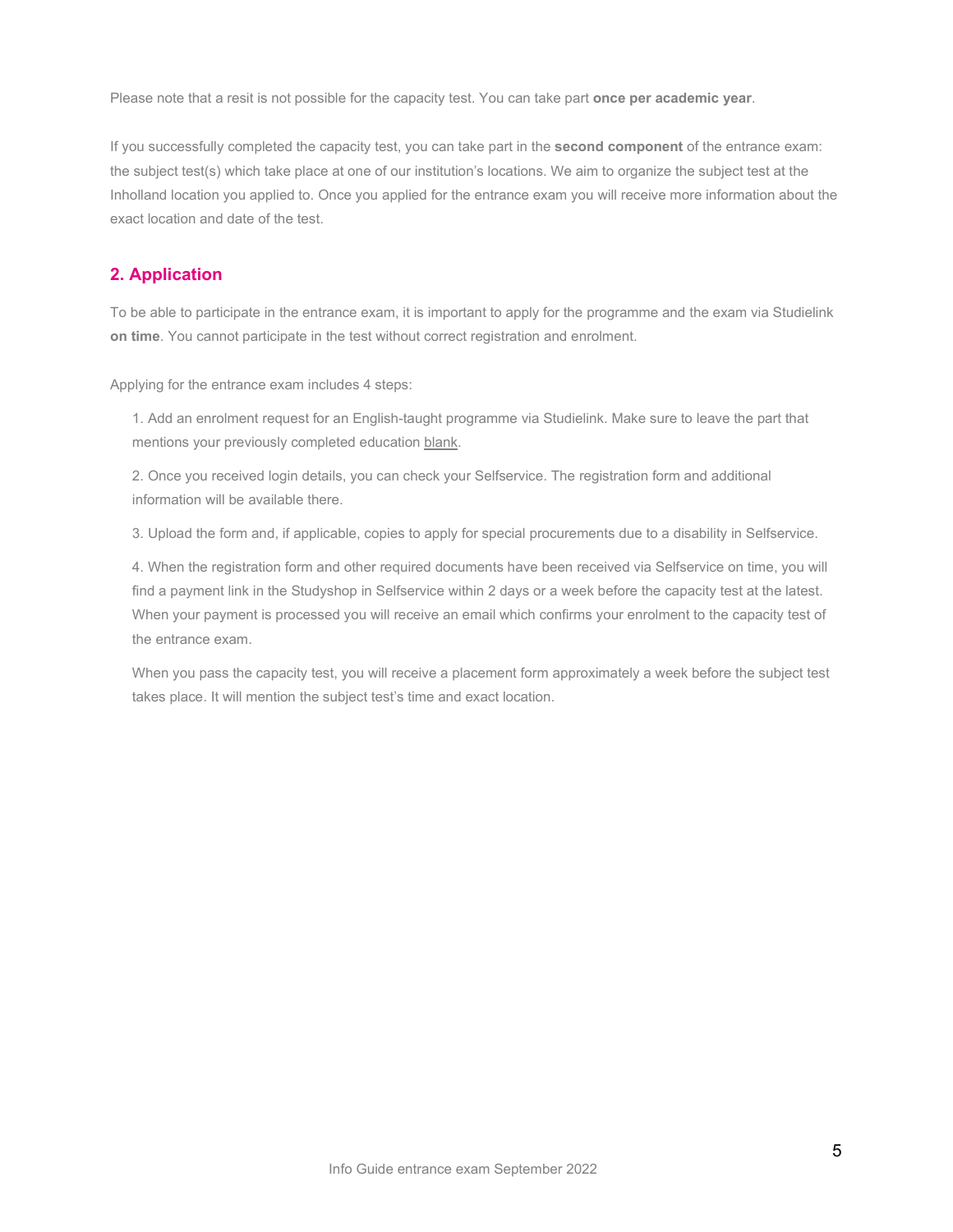## <span id="page-5-0"></span>2.1 Important dates

**September intake 2022-2023**

| <b>Capacity test</b>              | Final enrolment /                 | <b>Subject test date</b>  | <b>Subject test</b> | <b>Resit subject test</b> | <b>Resit</b>    |
|-----------------------------------|-----------------------------------|---------------------------|---------------------|---------------------------|-----------------|
|                                   | cancelation date                  |                           | <b>location</b>     |                           | <b>location</b> |
| 24 <sup>th</sup> of November 2021 | 16 <sup>th</sup> of November 2021 |                           |                     |                           |                 |
| 21 <sup>st</sup> of December 2021 | 15 <sup>th</sup> of December 2021 | Saturday January 8th 2022 | Diemen              | Saturday April 23rd 2022  | Diemen          |
| 26 <sup>th</sup> of January 2022  | 20 <sup>th</sup> of January 2022  |                           |                     |                           |                 |
| 23rd of February 2022             | 17th of February 2022             | Saturday April 23rd 2022  | Diemen              | Saturday June 18th 2022   | Diemen          |
| 30 <sup>th</sup> of March 2022    | 24 <sup>th</sup> of March 2022    |                           |                     |                           | Rotterdam       |
| 29th of April 2022                | 21 <sup>st</sup> of April 2022    |                           |                     |                           |                 |
| 24 <sup>th</sup> of May 2022      | 18 <sup>th</sup> of May 2022      | Saturday June 18th 2022   | Diemen /            | Friday July 8th 2022      | Haarlem         |
| 10 <sup>th</sup> of June 2022     | 8 <sup>th</sup> of June 2022      |                           | Rotterdam           |                           |                 |

## **Proof of Placement**

A week before the subject test takes place you will receive a Proof of Placement by email. On this Proof of Placement you will find the location and time of the test. It is not possible to participate in the entrance exam if you don`t have a Proof of Placement for the relevant test date.

**Please note:** You will only receive a Proof of Placement for the subject test if you **passed** the capacity test.

## <span id="page-5-1"></span>2.2 Location of the subject test

The subject test of the entrance exam will take place at one of the following Inholland locations:

- Diemen
- Haarlem
- Rotterdam

The location at which you will participate in the entrance exam depends on the amount of applications and the availability of the different locations. It is independent of the location where you will be studying.

On your Proof of Placement you will see which location you are invited to. It is not possible to take the entrance exam at a location or date different from the one stated on your Proof of Placement.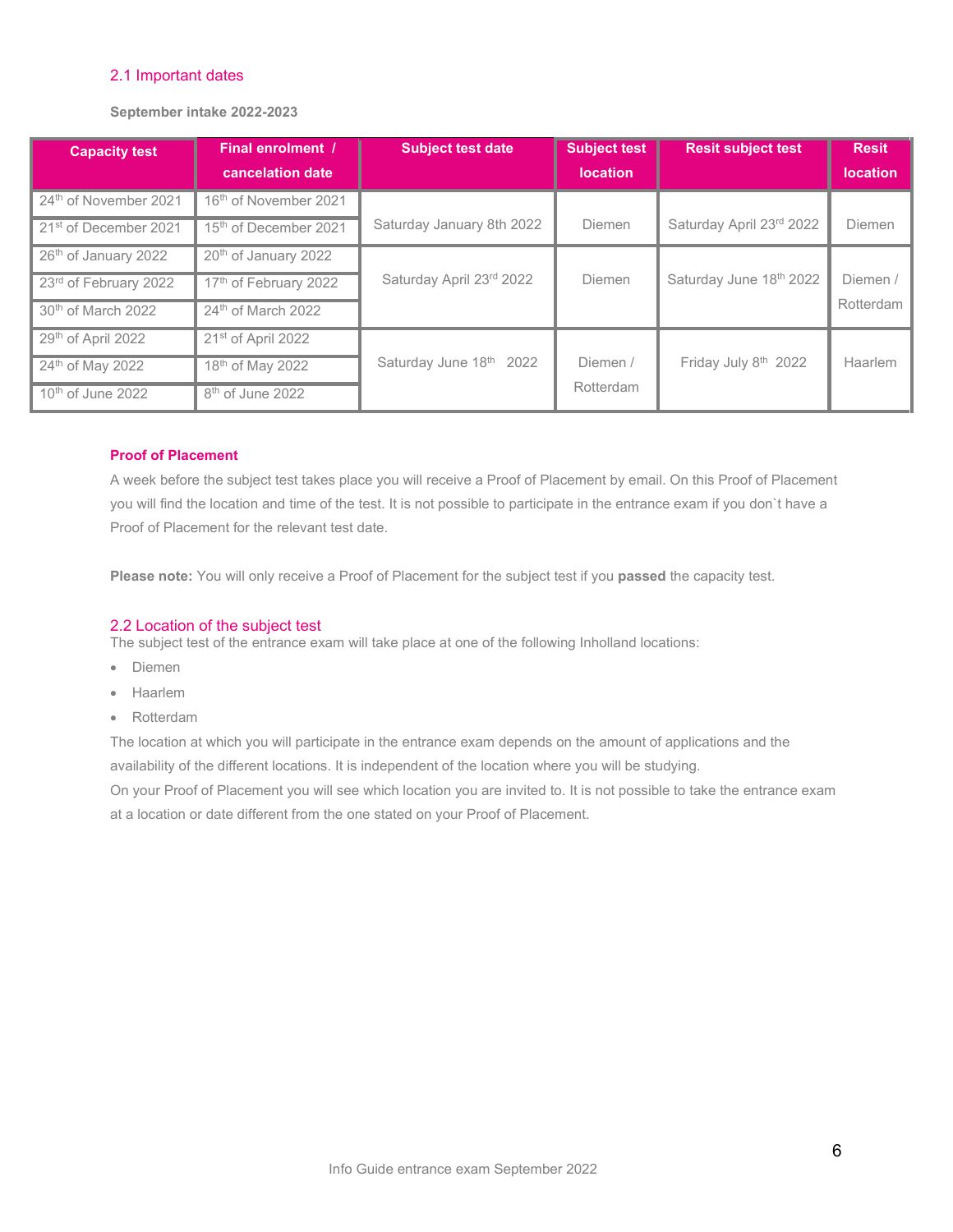## <span id="page-6-0"></span>2.3 Costs

The costs for taking part in the entrance exam are  $\epsilon$  90--. This amount must be paid before the application & registration deadline. Once you have submitted your admission request for the degree programme and entrance exam via Studielink, you will find the registration form in Selfservice. When the registration form and other required documents have been received via Selfservice on time, you will find a payment link in the Studyshop in Selfservice within 2 days or a week before the capacity test at the latest.

|                                                                                                                                                                                                                | <b>Administration costs</b> | <b>Participation fee</b> | <b>Total costs</b>                                        |
|----------------------------------------------------------------------------------------------------------------------------------------------------------------------------------------------------------------|-----------------------------|--------------------------|-----------------------------------------------------------|
| <b>Entrance exam</b>                                                                                                                                                                                           | € 45                        | €45                      | € 90                                                      |
| <b>IELTS or TOEFL</b><br>test <sup>*</sup><br>*Please note:<br>candidates will have<br>to enrol themselves<br>separately for the<br><b>IELTS or TOEFL test</b><br>via <b>www.IELTS.org</b> or<br>www.TOEFL.org | N/A                         | €180-€200*               | €180-€200*<br>*(depending on where you take this<br>test) |

Besides the costs of the entrance exam, there will also be costs regarding the purchase of books for preparation purpose. Please see the appendices for more information about the different test subjects.

## <span id="page-6-1"></span>2.4 Disability and participation

We will facilitate candidates with a disability such as dyslexia. Please upload your request for special procurements due to your disability on [studentportal.inholland.nl](https://campussolutions.inholland.nl/psp/CS92PRD/EMPLOYEE/SA/?cmd=logout) and mention what form of disability you have through the enrolment form. We will try to find a way to make your participation possible. It is sometimes possible to adjust the test time or form. It is a necessity to include an official (medical) statement in case of dyslexia when you upload the enrolment form on [studentportal.inholland.nl.](http://www.studentportal.inholland.nl/)

## <span id="page-6-2"></span>2.5 Changes or cancellation

You can cancel your application for the test before the final cancelation date. The information about the deadlines can be found on *page 7.* We will charge €45,- administration costs for cancellation made after the deadline date, but before the actual date of the entrance exam. If you cancel on the day of the exam or after, your right to get a refund has expired. Cancellation is only possible through email [\(toelatingstoets@inholland.nl\)](mailto:toelatingstoets@inholland.nl).

If you are impeded to participate in the test due to personal circumstances, please give notice to the Bureau for Admission Tests in advance. There are no alternative test moments if you cannot participate in the test on the available day given, but you are able to request a refund of the participation fees (minus the administration costs). In that case please send a written request including documentation showing that there was an unforeseen, special circumstance.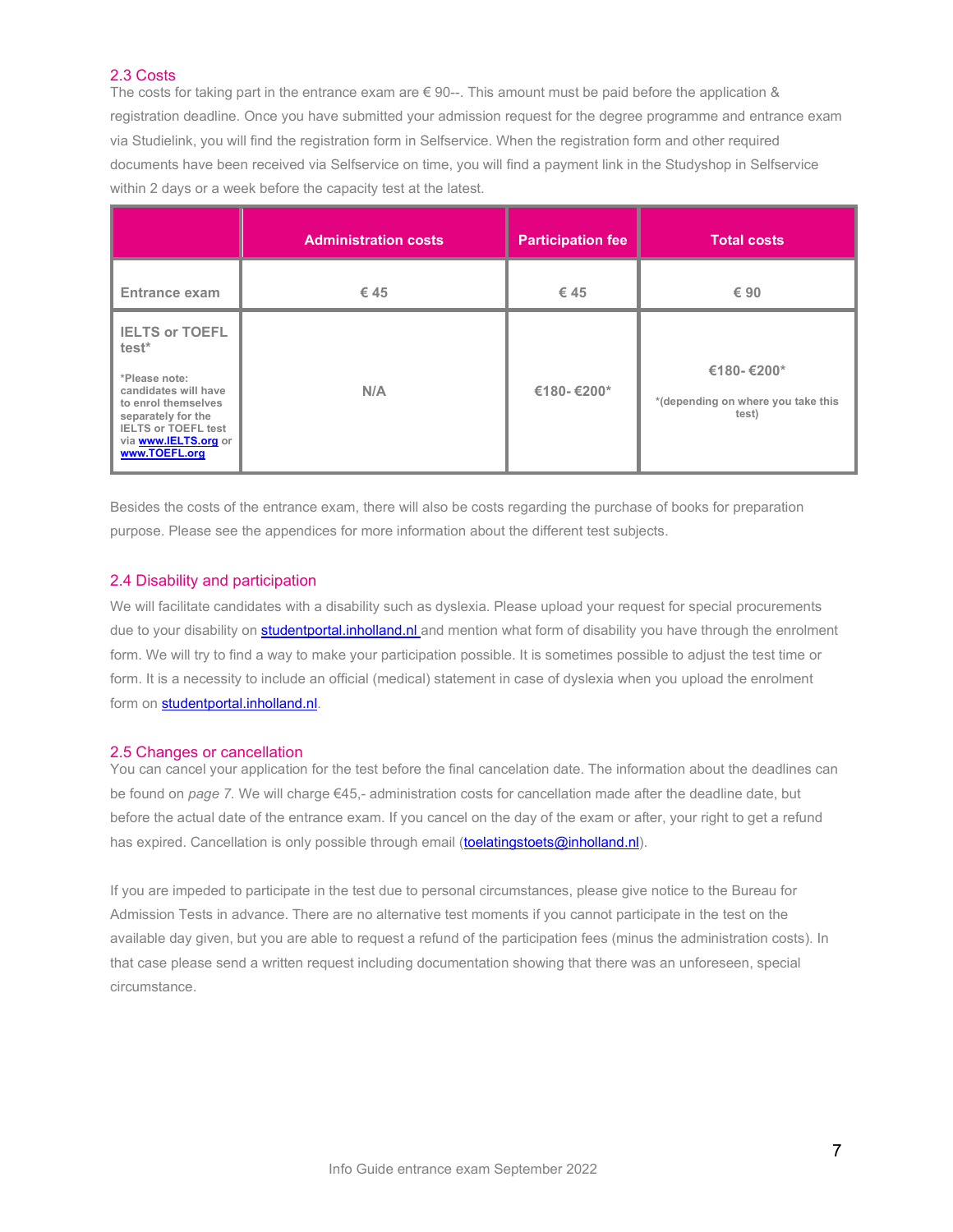## <span id="page-7-0"></span>**3. Preparation**

The entrance exam is based on testing both your knowledge and skills. In Appendix 1 you find the subjects of each particular bachelor programme and an explanation of how to prepare for the exam. You will have to prepare for the test yourself; there are no courses to prepare you for the test. Appendix 2 includes suggested books and websites. You have to purchase these books yourself. At the time this guide was issued all mentioned book titles were available. Sometimes it is also possible to get these books second-hand or through the library.

## <span id="page-7-1"></span>**4. Entrance exam requirements**

The English entrance exam consists of two parts:

- The Inholland entrance exam capacity test and subject test (which depends on the degree programme of your choice (see Appendix 1));
- An IELTS or TOEFL test which is no older than two years on 1 September of the academic year you applied to start your study AND complies with the minimum requirements (see chapter 5).

Please note the following in regards to the IELTS or TOEFL test:

- You will need to enrol for this test separately via [www.IELTS.org](http://www.ielts.org/) o[r www.TOEFL.org;](http://www.toefl.org/)
- The costs for the language test (between € 180 € 200) are *not* included in the fee for the entrance exam;
- You will need to have obtained the test no later than the 1<sup>st</sup> of September. We will not accept certificates that are older than two years on the start date of the programme you applied for.
- You will only have finalised your entrance exam when you have passed the capacity test, obtained a minimum score of 5.5 for your subject test *and* have submitted an IELTS or TOEFL certificate, with the required scores, which is not older than two years;
- Your test results of the entrance exam will be valid for a year, but this also depends on the date of your IELTS or TOEFL test.
- You must upload your IELTS or TOEFL results via studentportal.inholland.nl before 1 September.

## <span id="page-7-2"></span>**5. IELTS or TOEFL test requirements**

You can demonstrate your English language proficiency by submitting proof of your attainment of an IELTS test with an average score of at least 6.0, a TOEFL iBt (an Internet-based test) with a minimum score of 80. The Cambridge Certificate in Advanced English or the Cambridge Certificate Proficiency in English, with a minimum score of C (B2 level), will also be permitted. Chinese students will only be able to meet the language requirement by submitting a certificate for the IELTS test or the TOEFL iBt.

The IELTS requirement mentioned above, or a comparable requirement, will not apply if you have obtained a havo, vwo or mbo level 4 certificate (or an equivalent certificate) in the Netherlands, with English as an examination subject.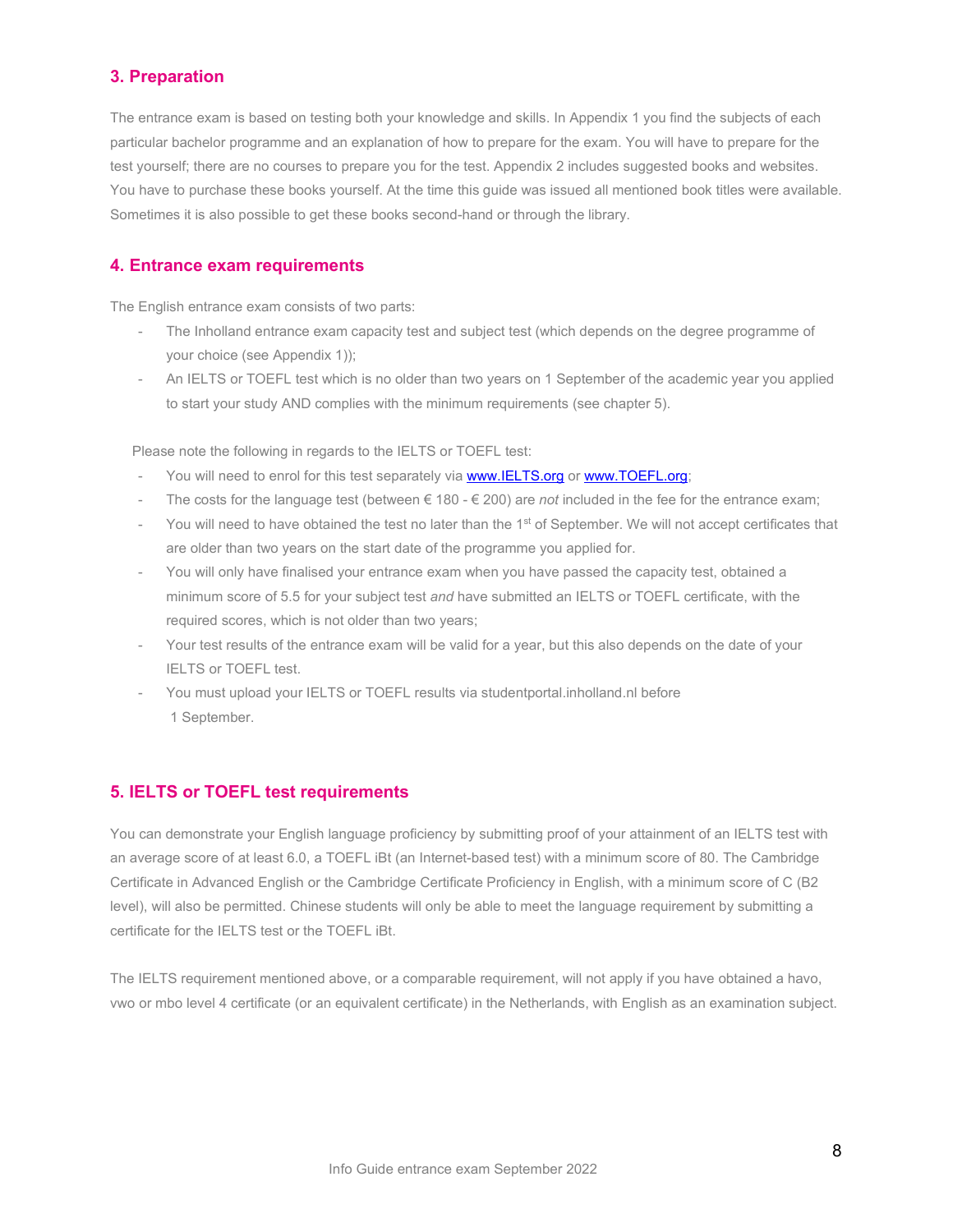## <span id="page-8-0"></span>**6. Procedure during the entrance exam**

It is essential that you take sufficient time to prepare yourself for the test. Besides the preparation for the test (see Appendix 1 and 2) there are also some practical matters which you need to take into account:

#### <span id="page-8-1"></span>6.1 What to bring

Make sure you bring the following:

- Your Proof of Placement;
- Your identification (valid passport, identification card, driving license or residence permit);
- Permitted and required tools (e.g. calculator) to use during the test (see appendix 2 for more information).

**Please note**: it is NOT possible to participate in the test without valid identification and Proof of Placement.

#### <span id="page-8-2"></span>6.2 Identification

At the start of the test you should be able to identify yourself. This is possible with a valid passport, identification card, driving license or a residence permit.

#### <span id="page-8-3"></span>6.3 In the exam room

The following rules apply during the exam:

- Your identification must be on the table during the test and be visible to the supervisor;
- Only writing materials and the authorised equipment may be placed on the table;
- Authorised dictionaries e.g. may not contain notes or any loose additions;
- Authorised equipment may not be exchanged with other participants;
- You are not allowed to make any verbal or nonverbal contact with other participants;
- You may not consult other participants or provide the opportunity to another to consult your work;
- You may not wear clothes in a manner that your face is covered;
- You must take off your watch and put this away in your bag before the start of the exam;
- You are not allowed to eat during the test;
- Your mobile phone is switched off;
- After the test you hand in your work and the original test papers;
- You may leave the exam room no sooner than 15 minutes after the test has started;
- After you have left the exam room you may not return to the exam room;
- If you arrive after the start time of the test, you may not partake in the test.

#### <span id="page-8-4"></span>6.4 Equipment to use during the test

For some subjects you are authorised to use equipment as mentioned in Appendix 2. In most cases it will be the use of a dictionary or a calculator. Graphing and/or programmable calculators are not allowed. You are responsible for this equipment and it will not be provided by Inholland. Dictionaries may not contain notes or loose papers. They will be checked by the supervisor.

## <span id="page-8-5"></span>6.5 What does the entrance exam involve?

The level of the entrance exam is comparable to the levels of the secondary school final exams. The subjects per programme may vary. For the specific subject of each programme please see Appendix 1. The exam is a written test. The form of the test may vary from multiple choice, open questions to a mix of both forms of questions. Please see Appendix 2 for the form of each particular subject.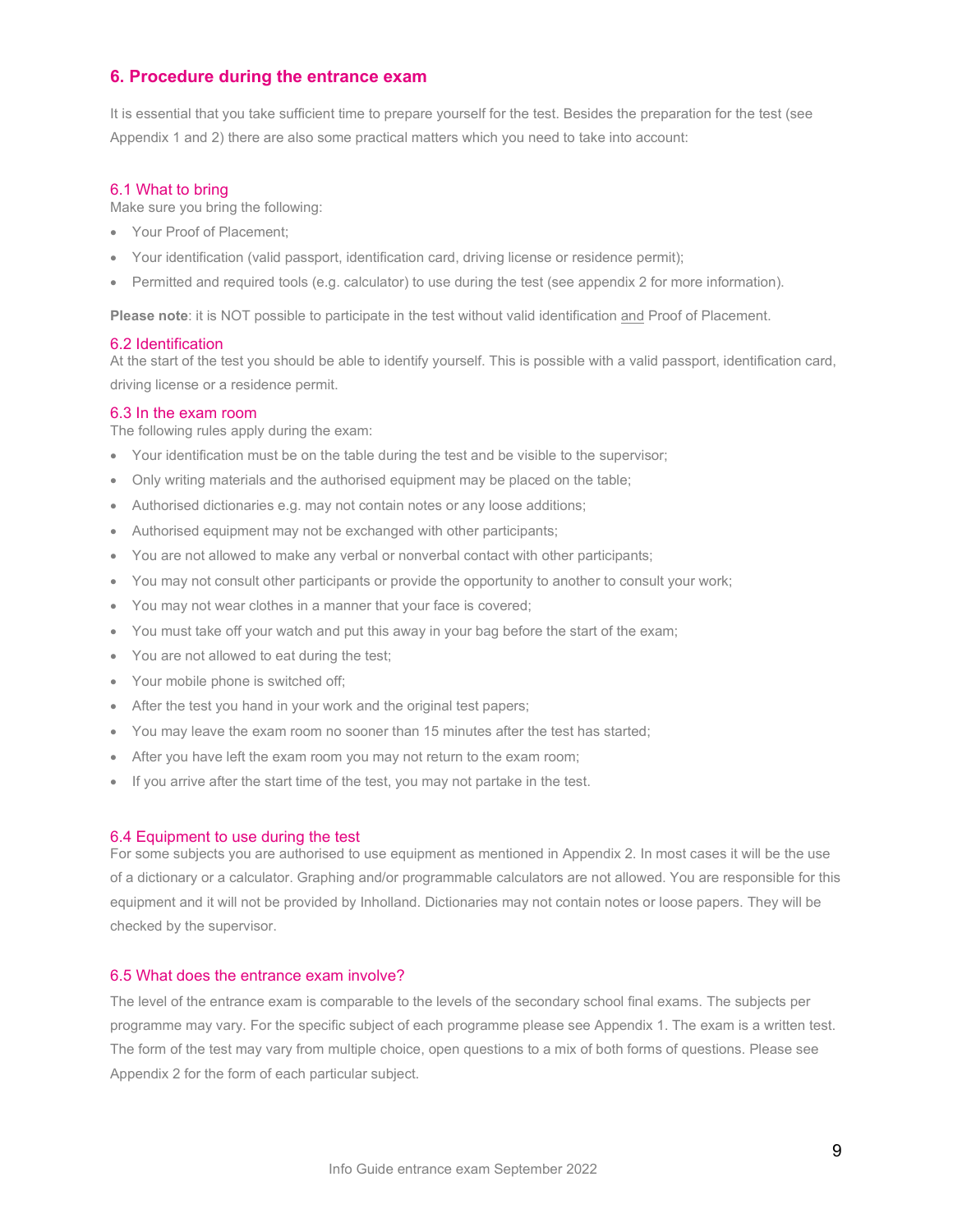#### <span id="page-9-0"></span>6.6 Irregularities or fraud?

The supervisor will keep the right procedures under surveillance during the test. If they discover any irregularities or fraud the perpetrator must leave the exam room immediately. He or she will be requested to hand in all the paper work. The test will not be revised. The perpetrator will receive a letter about the disqualification. No test grade will be assigned or the assigned grade will be void with retroactive effect if fraud is ascertained after the event. The perpetrator will receive a written notice regarding this matter no later than three weeks after the test. The perpetrator may appeal against this decision within four weeks after the notice at the Board of Appeal Concerning Examinations. Addresses and detailed information can be found in the notice.

## <span id="page-9-1"></span>**7. After the entrance exam**

#### <span id="page-9-2"></span>7.1 Result of the entrance exam

You will receive your result in written form three weeks after the test took place. If you pass the test and you meet the requirements (participation fees paid, applied for the course and 21 years of age or older when the programme starts) and you have submitted a valid TOEFL or IELST certificate, you will also receive an Admission Statement. The Admission Statement of the entrance exam is valid for admission to the chosen bachelor programme at Inholland only.

**You pass for the entrance exam only if you get a minimum grade of 5.5 for your test subjects.**

#### <span id="page-9-3"></span>7.2 What to do if you disagree with the result

If you would like to know what you have done wrong on your test you can apply at the Bureau for Admission Tests to review your test on the exam review day. You will receive further information about the exam review day regarding the place and time and how to apply for this opportunity after the test.

If you do not agree with the entrance exam results, you may lodge an appeal with the Board of Appeal Concerning Examinations of Inholland. You will have to do this within six weeks after receiving the results. Or within six weeks after the review day if you have used this opportunity to review your work. The address and further information about the procedure can be found in the entrance exam result letter that you receive by post. The appeal only concerns the way the result is achieved; the Board of Appeal Concerning Examinations does not intervene with the (level of) rating of the result itself. If the Board of Appeal Concerning Examinations found that the result has not been achieved correctly the Admission Committee will have to review your work again.

#### <span id="page-9-4"></span>7.3 Resits

Under certain circumstances, it is possible to resit one of the exam components.

- For September intake students, you may resit a single test component one time during the year in which you have taken the entrance exam. This test opportunity only applies if you have taken the exam in January , April or June (resits are then in April, June and July).
- It is not possible to resit a test component of the entrance exam for which you have earned a passing mark.

| <b>Academic year</b> | <b>Subject test date</b>        | Valid to         |
|----------------------|---------------------------------|------------------|
| September 2022       | 8 <sup>th</sup> of January 2022 | 1 September 2023 |
|                      | $23rd$ of April 2022            | 1 September 2023 |
|                      | $18th$ of June 2022             | 1 September 2023 |

## <span id="page-9-5"></span>7.4 Validity of the Admission Statement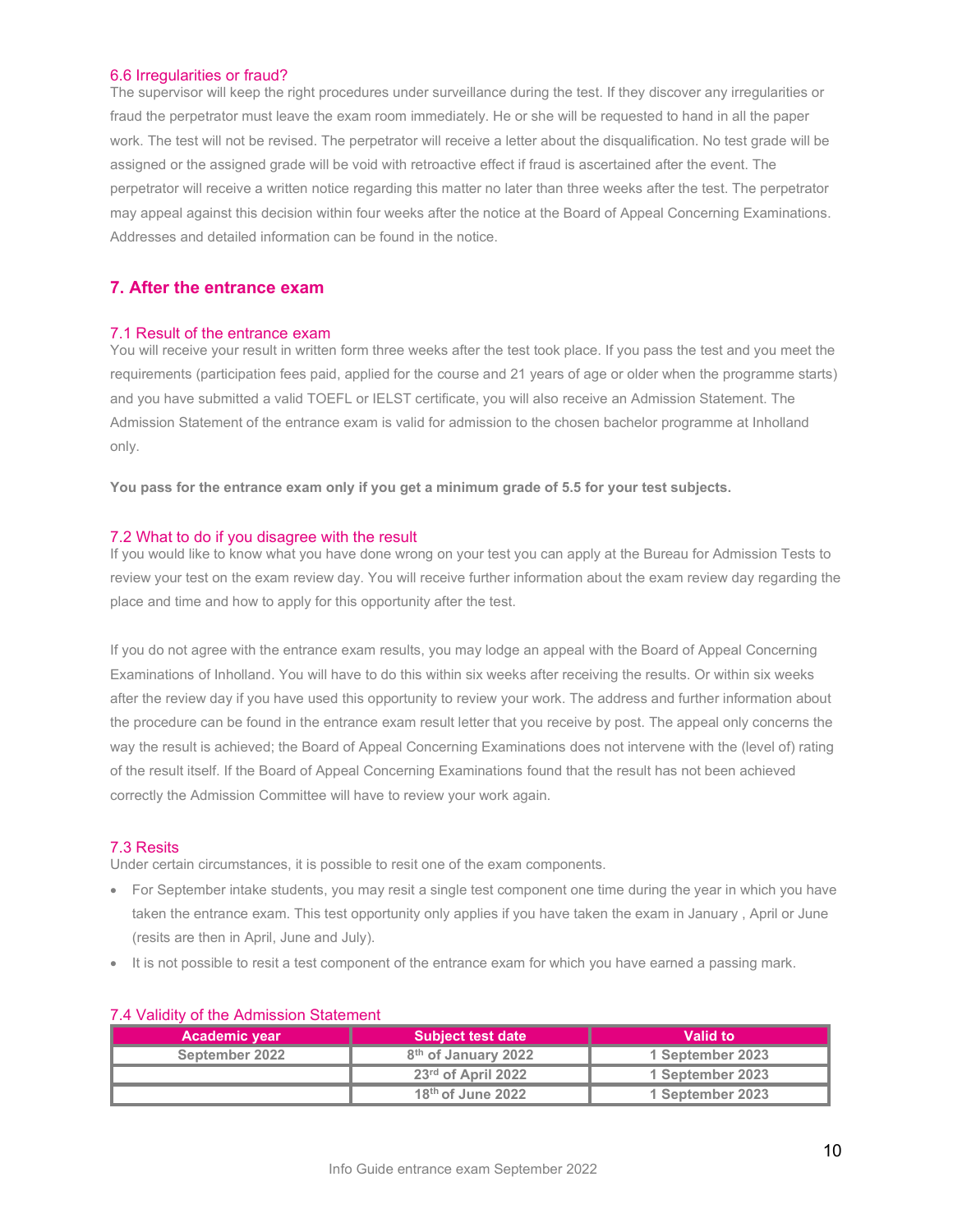The entrance exam is only valid in conjunction with an IELTS or a TOEFL certificate no older than two years. Therefore you will only receive this Admission Statement after you have submitted a valid TOEFL or IELTS certificate with the required scores.

The admission applies only for the degree programme for which you have taken the test. If you would like to start with another programme afterwards, please send a letter or email with your request for a new Admission Statement to the Bureau for Admission Tests. This is only possible if the content of the entrance exam for the second programme that you have chosen is exactly the same as the first programme. Please keep your Admission Statement safe for future reference!

**Please note:** you may receive mail about your enrolment request for the programme before the results of your entrance exam are known. For example, you receive information about the programme, introduction days or literature lists. Please be aware that this **does not** mean that you have passed the test.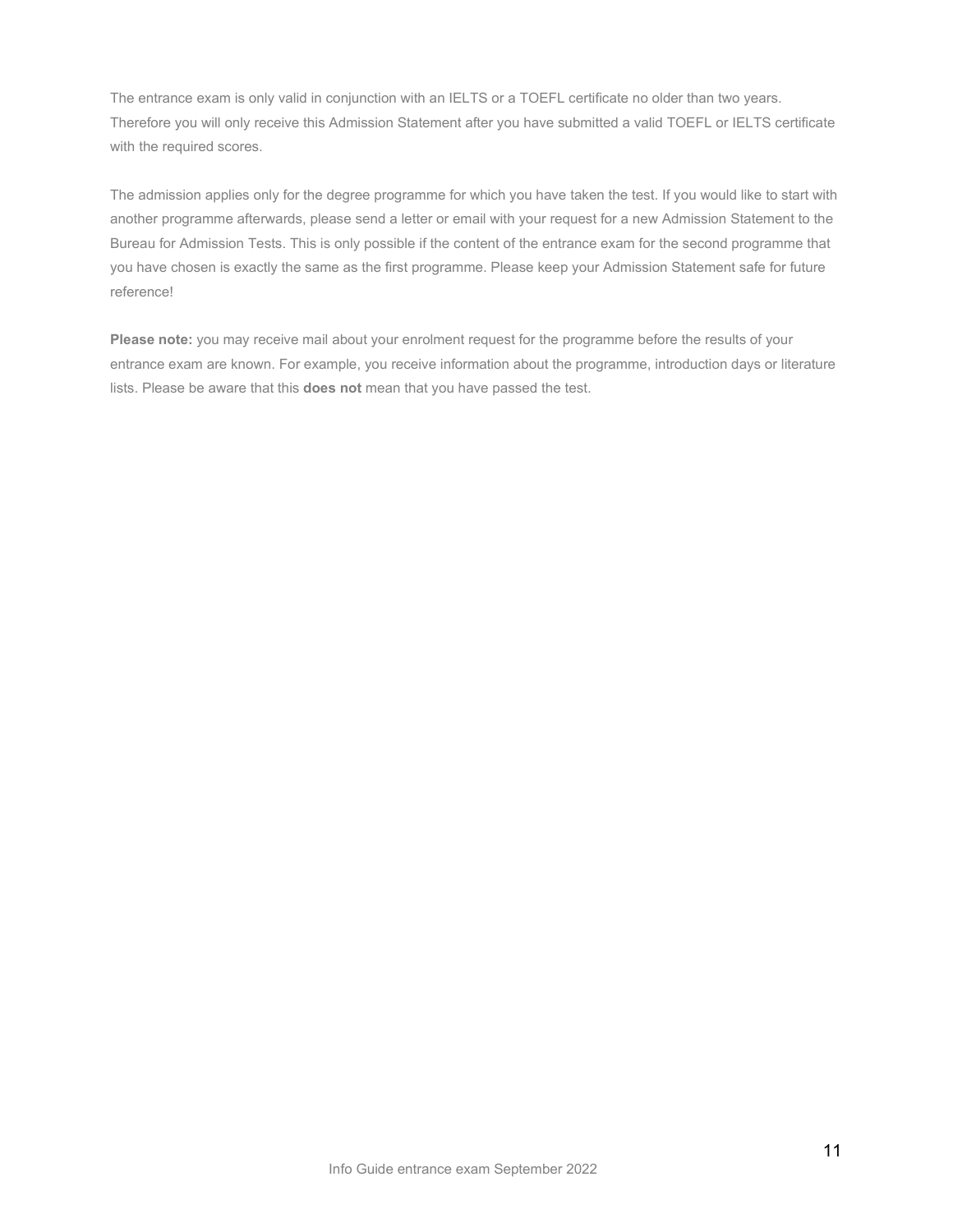## <span id="page-11-1"></span><span id="page-11-0"></span>**APPENDIX 1 Table of the entrance exam to specific bachelor programmes**

Please find below an overview of the English bachelor programmes and the different subjects of the entrance exam.

In Appendix 2 you will find the description of each particular text subject.

**Please note:** Some exam subjects may occur in several varieties. Prepare for the right variety that belongs to the programme of your choice.

| <b>Programme</b>                                                                                        | Part 1 of the<br>entrance<br>exam | <b>Subject test 1</b>                      | <b>Subject test 2</b>                            | <b>English language</b><br>proficiency |
|---------------------------------------------------------------------------------------------------------|-----------------------------------|--------------------------------------------|--------------------------------------------------|----------------------------------------|
| • B Creative Business- (EN)<br>• B Creative Business -<br>International<br><b>Music Management (EN)</b> | <b>Capacity test</b>              | <b>Economics A</b>                         | N/A                                              |                                        |
| <b>B Mathematical Engineering</b><br>(EN)                                                               | <b>Capacity test</b>              | <b>Mathematics B</b>                       | N/A                                              |                                        |
| <b>B Information Technology (EN)</b>                                                                    | <b>Capacity test</b>              | <b>Mathematics A</b><br>(Algebraic skills) | N/A                                              |                                        |
| <b>B Business Innovation</b><br><b>(International Business)</b><br><b>Innovation Studies) (EN)</b>      | <b>Capacity test</b>              | <b>Economics B</b>                         | <b>Business</b><br>English<br><b>Proficiency</b> | See page 8                             |
| <b>B Tourism Management (EN)</b>                                                                        | <b>Capacity test</b>              | <b>Economics B</b>                         | <b>Business</b><br>English<br><b>Proficiency</b> |                                        |
| <b>B Aeronautical Engineering</b><br>(EN)                                                               | <b>Capacity test</b>              | <b>Mathematics B</b>                       | <b>Physics</b>                                   |                                        |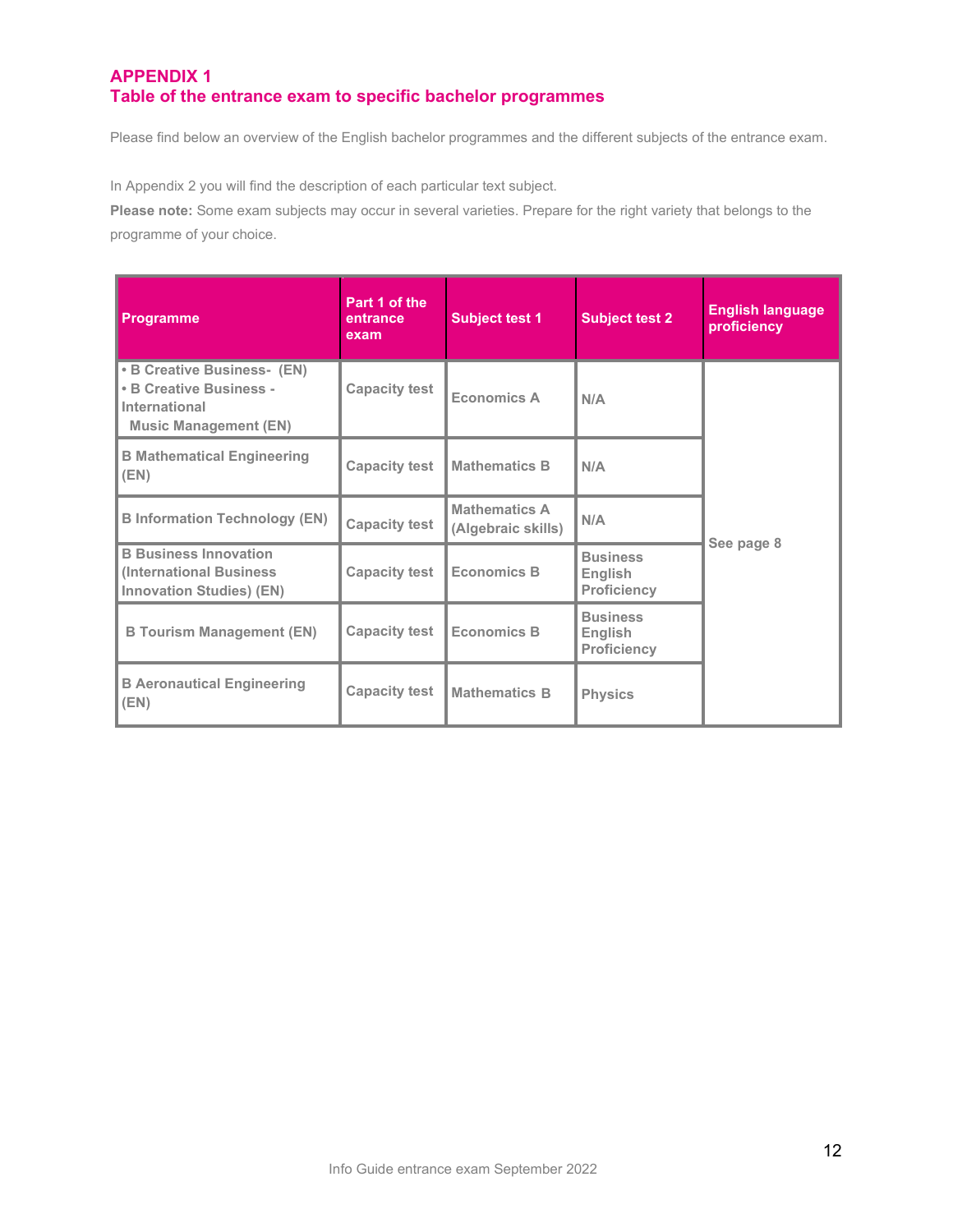## <span id="page-12-1"></span><span id="page-12-0"></span>**APPENDIX 2 Description of each particular part of the entrance exam**

Each exam will be described on the next pages.

The following will be indicated per exam subject:

- for which English programme the exam is made
- what the content of the exam is
- which type of exam it is
- how to prepare
- which equipment is allowed
- which books or sources can be used for preparation

Check appendix 1 for the particular exam of the bachelor programme of your choice.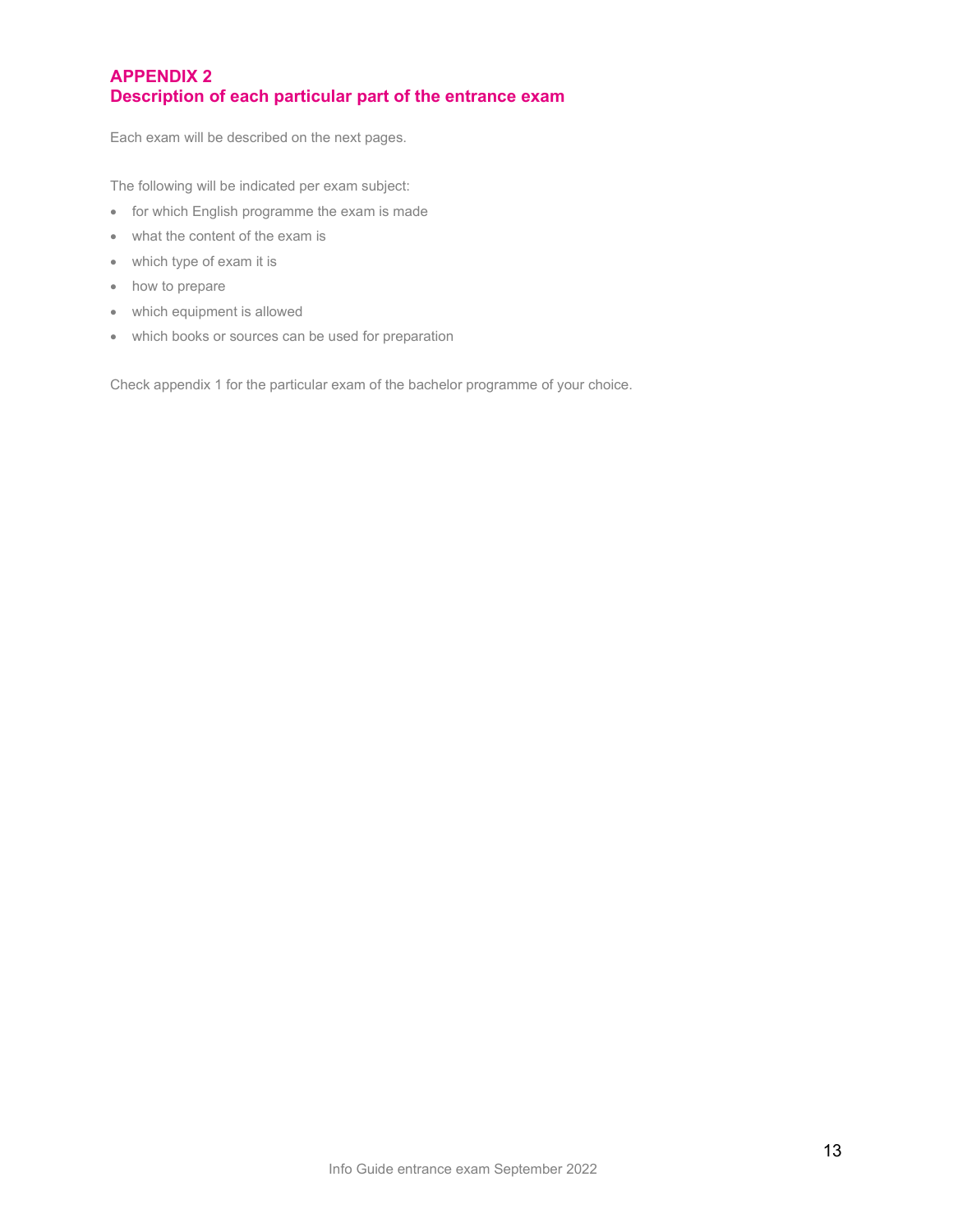# **Content**

| <b>Subject tests</b>                | <b>Course programme</b>                                                                                                  |
|-------------------------------------|--------------------------------------------------------------------------------------------------------------------------|
| <b>Business English Proficiency</b> | B Business Innovation (International Business Innovation<br>$\bullet$<br>Studies) (EN)<br>B Tourism Management (EN)<br>۰ |
| Economics B                         | B Business Innovation (International Business Innovation<br>۰<br>Studies) (EN)<br>B Tourism Management (EN)<br>۰         |
| Fconomics A                         | <b>B Creative Business-</b><br>B Creative Business - International Music Management (EN)<br>۰                            |
| Mathematics B                       | B Aeronautical Engineering (EN)<br>B Mathematical Engineering (EN)                                                       |
| Mathematics A (Algebraic skills)    | <b>B</b> Information Technology (EN)<br>$\bullet$                                                                        |
| <b>Physics</b>                      | B Aeronautical Engineering (EN)<br>۰                                                                                     |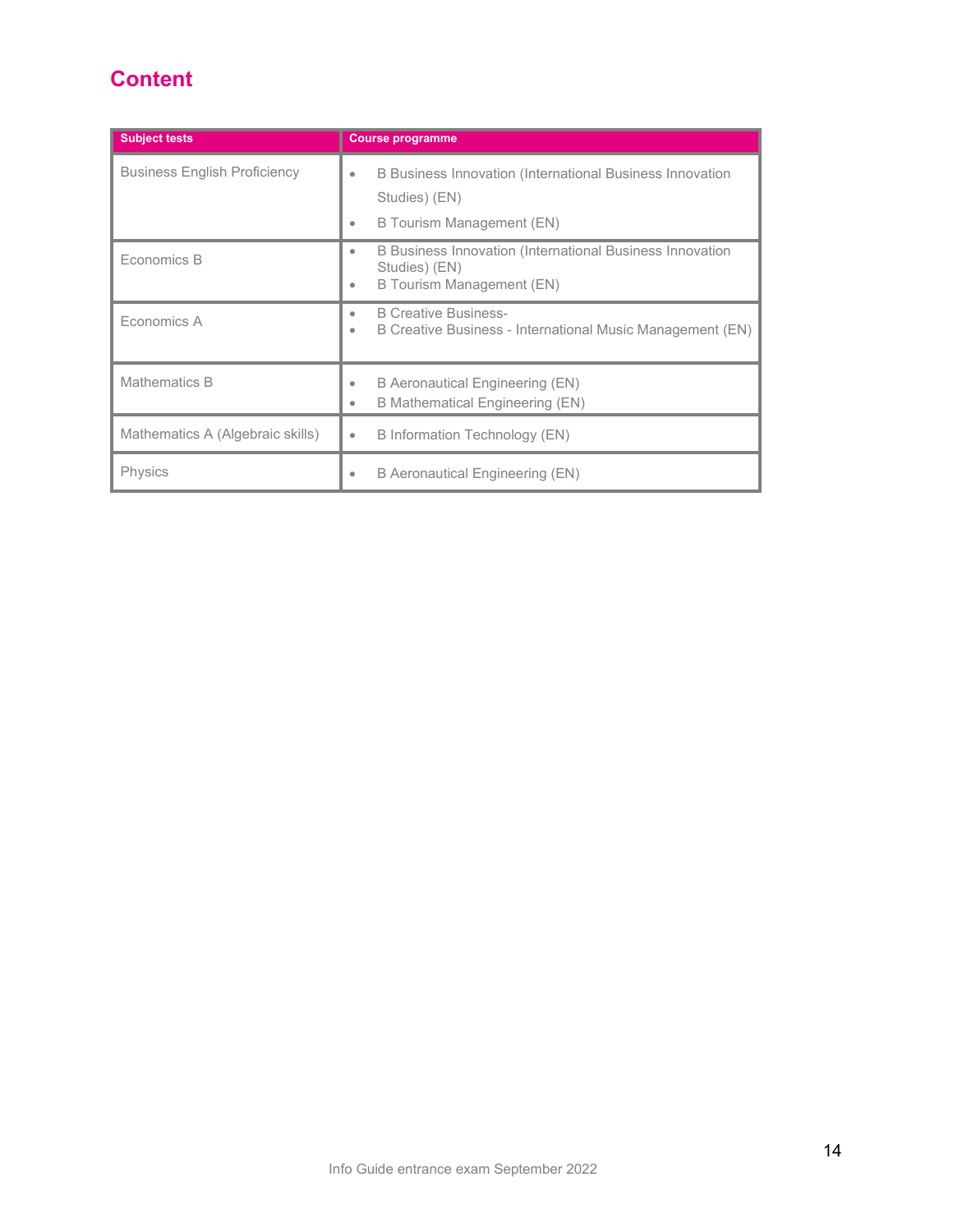| <b>Business English Proficiency</b> |                                                                                     |  |
|-------------------------------------|-------------------------------------------------------------------------------------|--|
| For which programme                 | B Business Innovation (International Business Innovation Studies) (EN)<br>$\bullet$ |  |
|                                     | B Tourism Management (EN)<br>$\bullet$                                              |  |
| Contents                            | Please note: Apart from passing Inholland's Business English Proficiency test,      |  |
|                                     | you will also need to obtain an IELTS or TOEFL certificate. Passing the             |  |
|                                     | Business English Proficiency test does not exempt you from the requirement of       |  |
|                                     | an IFI TS or TOFFL certificate.                                                     |  |
|                                     | Part 2                                                                              |  |
|                                     | The Business English Proficiency test consists of reading and understanding         |  |
|                                     | texts (of the business context) and essay questions.                                |  |
| Type of exam                        | The exam is a written exam.                                                         |  |
| Duration of exam                    | 90 minutes                                                                          |  |
| How to prepare?                     | See books and other references                                                      |  |
| Permitted resources                 | No dictionaries or other resources are permitted                                    |  |
| Books and other references          | <b>Business English</b>                                                             |  |
|                                     | Cambridge University, sixth print 2002, ISBN 0521775310 (or any similar print)      |  |
|                                     | International newspapers such as The Guardian and The Times                         |  |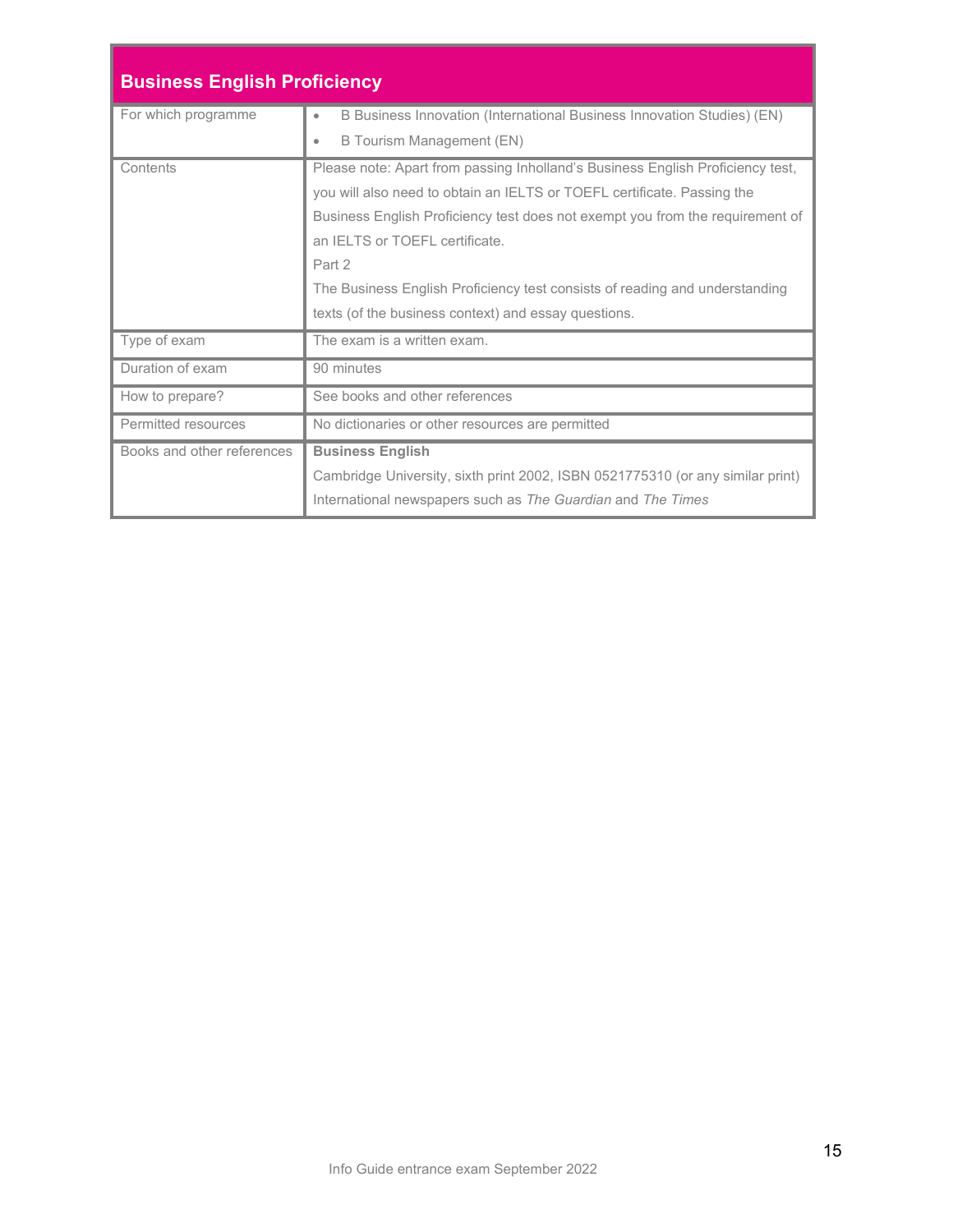| <b>Economics A</b>         |                                                                                  |
|----------------------------|----------------------------------------------------------------------------------|
| For which programme        | <b>B Creative Business</b><br>٠                                                  |
| Contents                   | The basic economics is based on common knowledge in the field of economics       |
|                            | and applied calculations. The key elements of the economics part are as          |
|                            | follows:                                                                         |
|                            | Introduction to economics                                                        |
|                            | Macro-economics<br>۰                                                             |
|                            | International Economics                                                          |
|                            | <b>Development Economics</b>                                                     |
|                            | Applied calculations                                                             |
| Type of exam               | The exam is a written exam with open questions based on two short case           |
|                            | studies                                                                          |
| Duration of exam           | 90 minutes                                                                       |
| How to prepare?            | Study the IB Economics Review Guide (see Books and Other References)             |
|                            | Sections 1, 3, 4 and 5                                                           |
| Permitted resources        | It is allowed to use a basic scientific calculator. A graphing calculator is not |
|                            | allowed.                                                                         |
| Books and other references | Economics:                                                                       |
|                            | <b>IB Economics Review Guide</b>                                                 |
|                            | https://en.wikibooks.org/wiki/IB Economics                                       |
|                            | Study sections: 1.1, 1.3, 3.5, 4.5-4.7 and chapter 5                             |
|                            |                                                                                  |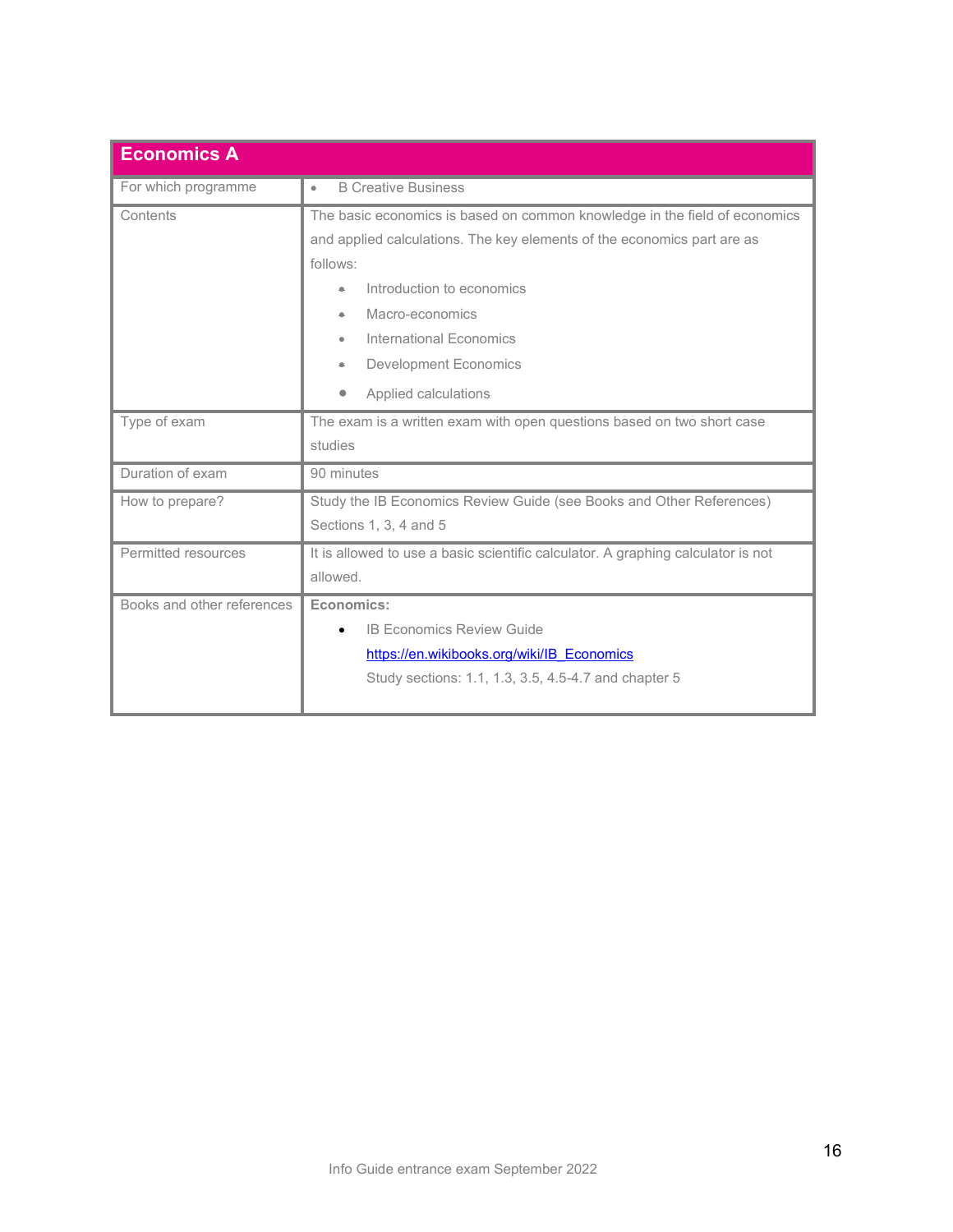| <b>Economics B</b>         |                                                                                                                                                                                                                                                                                                                                                                                                                                                                                                                                                                         |
|----------------------------|-------------------------------------------------------------------------------------------------------------------------------------------------------------------------------------------------------------------------------------------------------------------------------------------------------------------------------------------------------------------------------------------------------------------------------------------------------------------------------------------------------------------------------------------------------------------------|
| For which programme        | <b>B Business Innovation (EN)</b><br>$\bullet$                                                                                                                                                                                                                                                                                                                                                                                                                                                                                                                          |
|                            | <b>B Tourism Management (EN)</b><br>$\bullet$                                                                                                                                                                                                                                                                                                                                                                                                                                                                                                                           |
| Contents                   | The basic macro-economics is based on common, secondary school-level,<br>knowledge of macro-economic concepts and principles. The exam may cover<br>any of the following topics:<br>1. Wants, needs, scarcity<br>2.<br>Market economy, command economy, mixed economy<br>3. Role of money<br>Monetary policy<br>4.<br>Inflation, causes of inflation<br>5.<br>6. Nominal and real gross domestic product<br>7. Fiscal policy<br>8. Unemployment<br>Budget deficits and public debt<br>9.<br>10. Free trade and trade barriers<br>11. Demand, supply, markets and prices |
| Type of exam               | The exam is a written exam with open short-essay questions based on a case<br>study                                                                                                                                                                                                                                                                                                                                                                                                                                                                                     |
| Duration of exam           | 90 minutes                                                                                                                                                                                                                                                                                                                                                                                                                                                                                                                                                              |
| How to prepare?            | Study the IB Review Guide (see books and other references)                                                                                                                                                                                                                                                                                                                                                                                                                                                                                                              |
| Permitted resources        | It is allowed to use a basic scientific calculator. A graphing calculator is not<br>allowed.                                                                                                                                                                                                                                                                                                                                                                                                                                                                            |
| Books and other references | IB Economics Review Guide - https://en.wikibooks.org/wiki/IB Economics<br>Study sections 1.1, 1.3, 2.1, 5.1, 5.2 and 5.3                                                                                                                                                                                                                                                                                                                                                                                                                                                |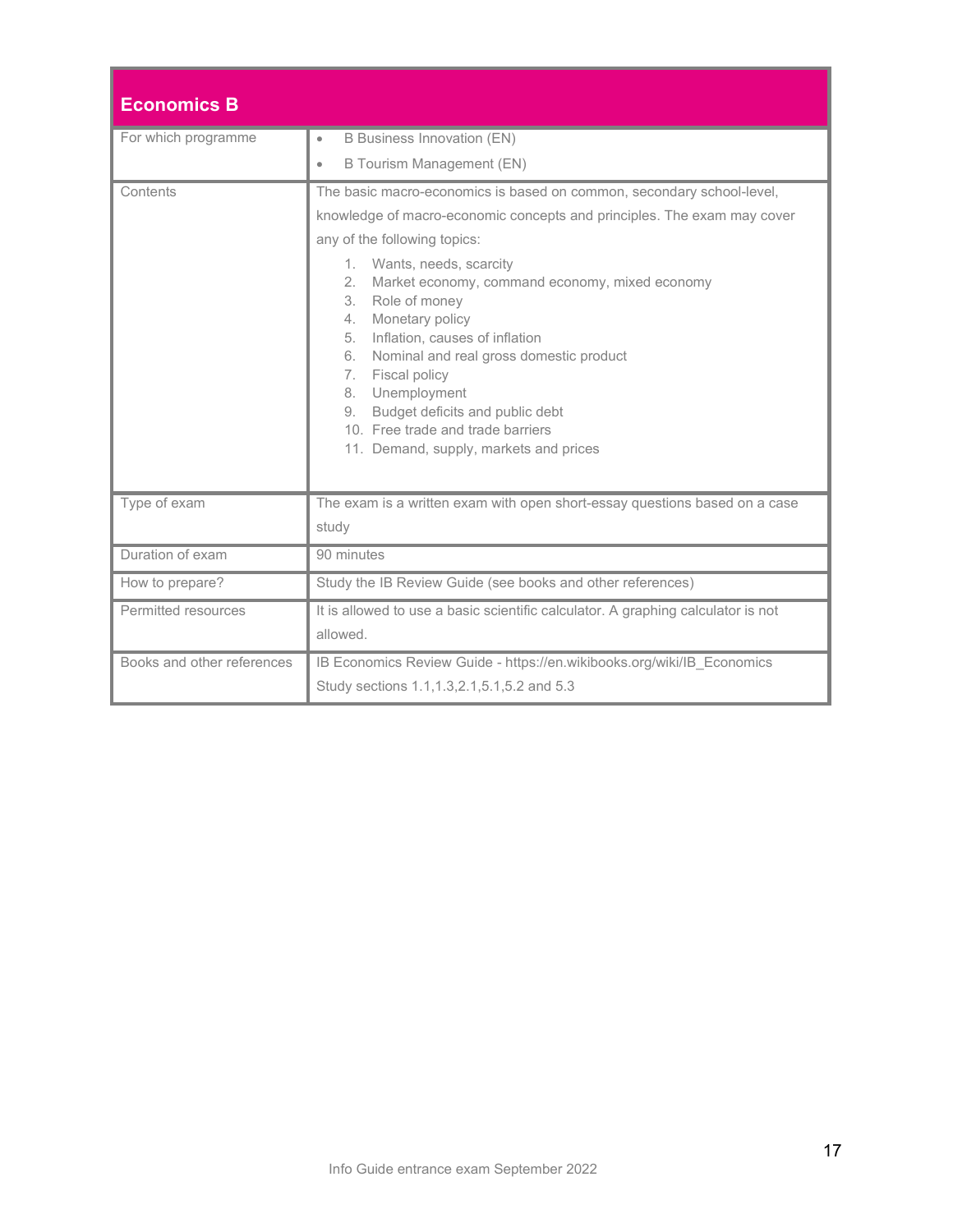| <b>Mathematics A (Algebraic skills)</b> |                                                                                                                                                                                                                                                                                    |
|-----------------------------------------|------------------------------------------------------------------------------------------------------------------------------------------------------------------------------------------------------------------------------------------------------------------------------------|
| For which programme                     | <b>B</b> Information Technology (EN)                                                                                                                                                                                                                                               |
| Contents                                | The exam has the following contents:<br>Calculating fractions, calculations with letters, calculating with powers, rounding up and<br>down, first- and second-degree equations, equations, resolve into factors, comparing<br>lines, quadratic functions, calculating percentages. |
|                                         | The emphasis is on knowledge from havo year 1, 2 and 3. Not on statistics and<br>probability calculation.                                                                                                                                                                          |
|                                         | These subjects can be found in:                                                                                                                                                                                                                                                    |
|                                         | - Basisboek Wiskunde, tweede editie, Jan van de Craats & Rob Bosch,<br>ISBN 978-90-430-1673-5. Relevant are Chapters 2 through 5, 9, 12 and 16.<br>An English version of this book is available.                                                                                   |
|                                         | If you miss the foundation for mathematics, it is advisable to study the book below:<br>- Basisboek Rekenen, tweede editie, Jan van de Craats & Rob Bosch,<br>ISBN 978-90-430-2104-3.                                                                                              |
| Type of exam                            | Written exam                                                                                                                                                                                                                                                                       |
| Duration of exam                        | Maximum 120 minutes                                                                                                                                                                                                                                                                |
| How to prepare?                         | Self study                                                                                                                                                                                                                                                                         |
| Permitted resources                     | Pen, pencil, paper, protractor. A calculator is not allowed                                                                                                                                                                                                                        |
| Books and other<br>references           | - Basisboek Wiskunde, tweede editie, door Jan van de Craats en Rob Bosch. ISBN<br>978-90-430-1673-5. Relevant are Chapters 2 through 5, 9, 12 and 16. An English<br>version of this book is available.                                                                             |
|                                         | If you miss the foundation for mathematics, it is advisable to study the book below:<br>- Basisboek Rekenen, Jan van de Craats en Rob Bosch, ISBN 978-90-430-2104-3.                                                                                                               |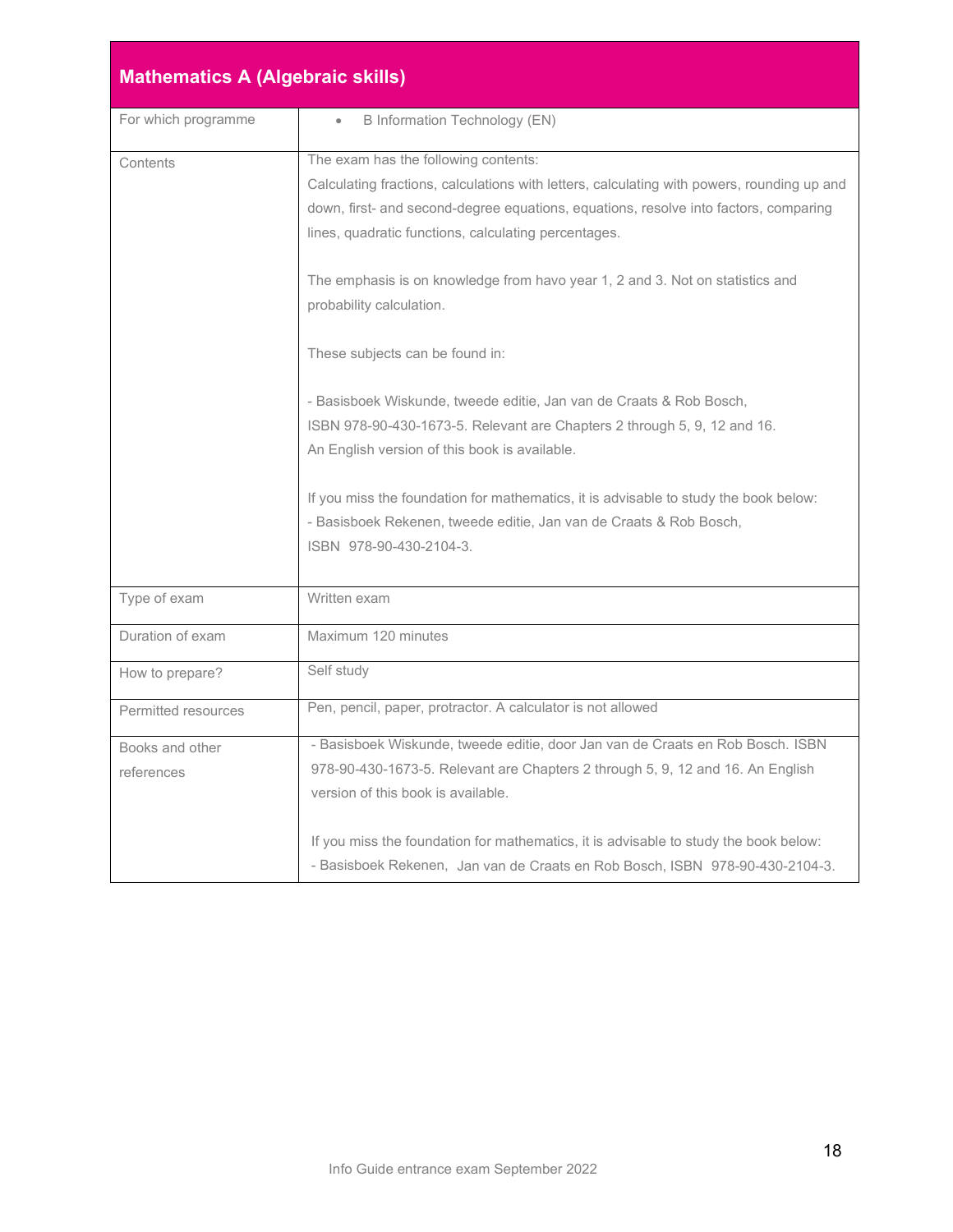| <b>Mathematics B (TECHNOLOGY)</b> |                                                                                       |
|-----------------------------------|---------------------------------------------------------------------------------------|
| For which programme               | B Aeronautical Engineering (EN)<br>۰                                                  |
|                                   | <b>B Mathematical Engineering (EN)</b><br>$\bullet$                                   |
| Contents                          | <b>Mathematics</b>                                                                    |
|                                   | Calculus, involutions, parenthesis, fractions with letters, formulas and graphs,      |
|                                   | lines, quadratic functions, power functions, derivative of power functions,           |
|                                   | trigonometry.                                                                         |
|                                   | Basisboek Wiskunde, Jan van de Craats en Rob Bosch,                                   |
|                                   | ISBN 978-90-430-1673-5. Chapters 2 through 6, 9 through 12, 16 through 18 and         |
|                                   | 20 are the focus of this exam. An English version of this book is available.          |
| Type of exam                      | The exam is a written exam with open questions                                        |
| Duration of exam                  | 120 minutes                                                                           |
| How to prepare?                   | Self study                                                                            |
| Permitted resources               | Pen, pencil, paper, protractor. It is allowed to use a basic scientific calculator. A |
|                                   | graphing calculator is not allowed.                                                   |
| Books and other references        | Basisboek Wiskunde, tweede editie, Jan van de Craats en Rob Bosch,                    |
|                                   | ISBN 978-90-430-1673-5.) Chapters 2 through 6, 9 through 12, 16 through 18 and        |
|                                   | 20 are the focus of this exam. An English version of this book is available.          |